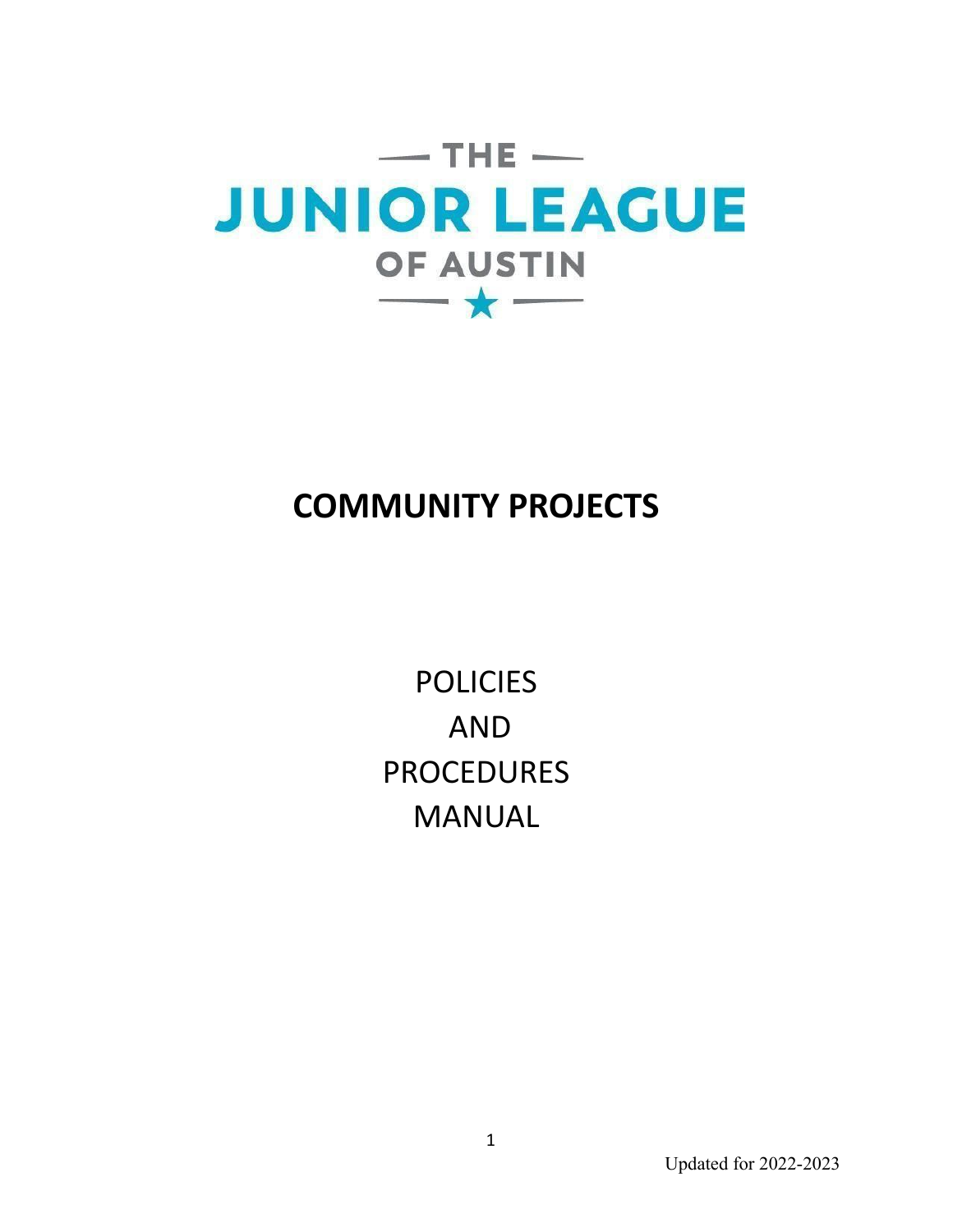### **TABLE OF CONTENTS**

| PARTNERING WITH THE JUNIOR LEAGUE OF AUSTIN                                               | 3  |
|-------------------------------------------------------------------------------------------|----|
| <b>CONTACT US</b>                                                                         | 4  |
| <b>Community Projects Contacts</b>                                                        | 4  |
| The Junior League of Austin Contact Information                                           | 4  |
| PRESS RELEASES AND PUBLIC RELATIONS ASSOCIATED WITH THE JUNIOR LEAGUE OF<br><b>AUSTIN</b> | 5  |
| Policies & Procedures for Producing Press Releases and other Materials                    | 5  |
| PRODUCING MATERIALS WITH THE JUNIOR LEAGUE OF AUSTIN LOGO                                 | 6  |
| Policies & Procedures for Producing Materials & Using the JLA Logo                        | 6  |
| Using the JLA Logo                                                                        | 6  |
| INSURANCE AND INDEMNIFICATION REQUIREMENT                                                 | 8  |
| <b>BOARD ATTENDANCE POLICY</b>                                                            | 9  |
| PROCESS OF REQUESTING FINANCIAL REIMBURSEMENT                                             | 10 |
| REQUESTING CHANGES TO THE APPROVED PROPOSAL                                               | 11 |
| Policies & Procedures for Requesting a Change to the Proposed Budget                      | 12 |
| Policies & Procedures for Requesting a Programmatic Change                                | 13 |
| <b>MID-YEAR REPORTS</b>                                                                   | 15 |
| Policies & Procedures for Submitting the Mid-Year Report                                  | 15 |
| <b>FINAL REPORTS</b>                                                                      | 16 |
| Policies & Procedures for Submitting the Final Report                                     | 16 |
| <b>APPENDICES</b>                                                                         | 17 |
| Community Project Request For Proposal Change                                             | 18 |
| Budget Change Request Worksheet & Narrative Form                                          | 19 |
| <b>Budget Narrative</b>                                                                   | 20 |
| Salary Reimbursement Request Form                                                         | 21 |
| Project Reimbursement Request Form                                                        | 22 |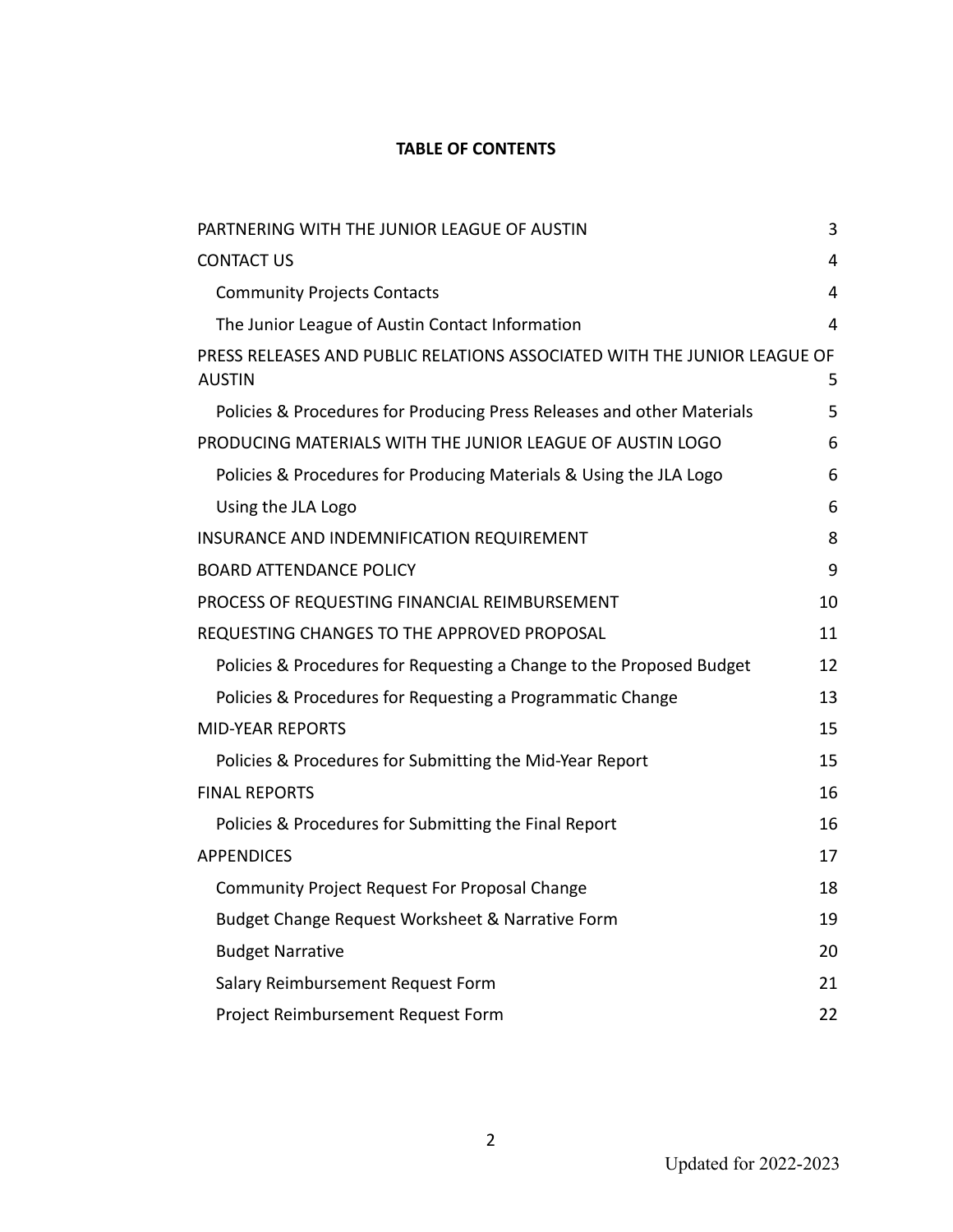## **PARTNERING WITH THE JUNIOR LEAGUE OF AUSTIN**

The Junior League of Austin (JLA) provides volunteers and funding to area non-profit agencies for the benefit and enrichment of the Austin community and the development and education of our League members.

Each year, the JLA invests thousands of volunteer hours to community agencies and programs. This year, League members will provide more than 160,000 volunteer hours to the League's projects and programs.

In addition to the volunteer service that League members contribute to our community, The Junior League of Austin has provided millions of dollars over the years to fund programs and agencies that improve the overall well-being of our community.

We are excited about the opportunity to collaborate with your organization to meet the needs of the greater Austin community.

This manual features detailed information on policies and procedures of the JLA Community Projects program. Please familiarize yourself with the content as it may be helpful throughout your project period. Included in this manual are reporting guidelines for the annual interim reports and final reports, guidelines for requesting changes in the approved proposal and other JLA policies.

Please feel free to contact us if you have any questions about the policies and procedures included in this manual.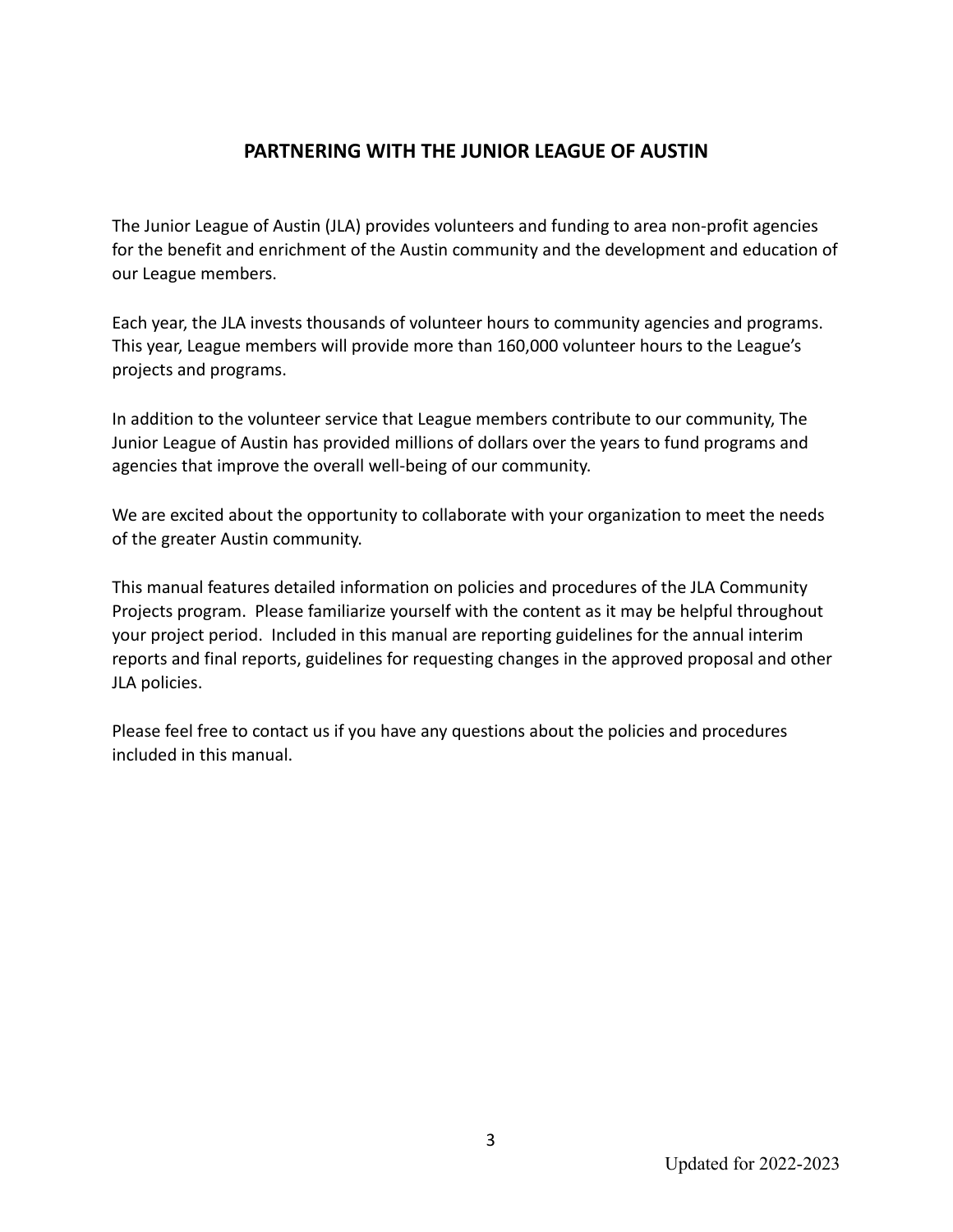#### **CONTACT US**

*Community Projects Contacts*

Community Vice President communityvp@jlaustin.org 512-888-9038

Placement Chair Placement@jlausting.org 512-888-9052

Community Treasurer communitytreasurer@jlaustin.org 512-467-8982

Community PR prcommunity@jlaustin.org 512-467-8982

#### *The Junior League of Austin Contact Information*

| Mailing address: | 5330 Bluffstone Lane<br>Austin, Texas 78759<br>All mail should be sent to the attention<br>of Community Vice President |
|------------------|------------------------------------------------------------------------------------------------------------------------|
| Phone Number:    | 512-467-8982                                                                                                           |
| Fax Number:      | 512-454-7518                                                                                                           |
| Website:         | jlaustin.org                                                                                                           |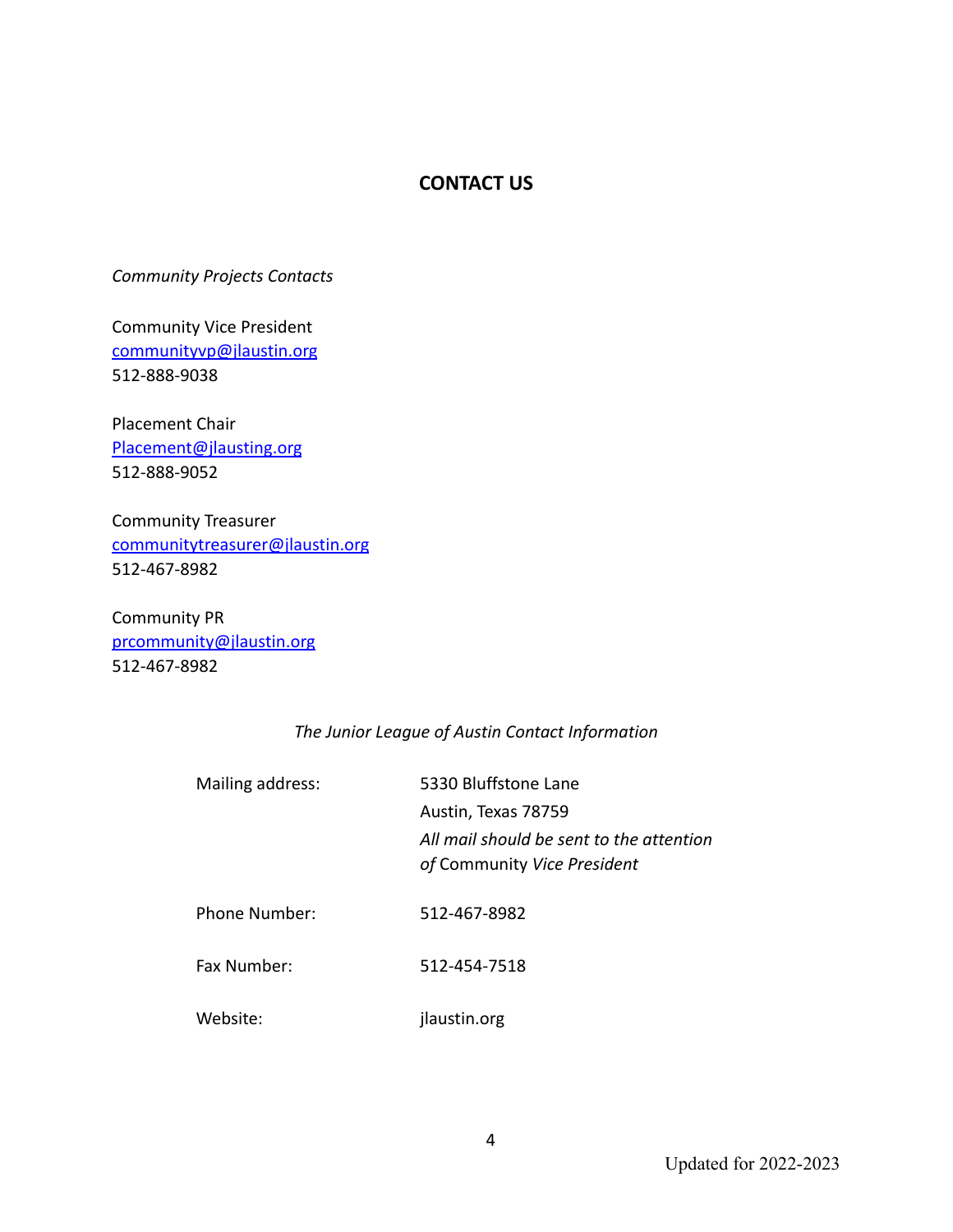## **PRESS RELEASES AND PUBLIC RELATIONS ASSOCIATED WITH THE JUNIOR LEAGUE OF AUSTIN**

*Policies & Procedures for Producing Press Releases and other Materials*

Upon initiation of the agreement between the League and our new slate of community partners, the JLA will craft and issue a joint press release announcing the new partners.

If you plan to issue additional press releases or develop other press or collateral materials, please contact Community PR. All press or other collateral materials must be submitted for JLA review and approval prior to intended release date.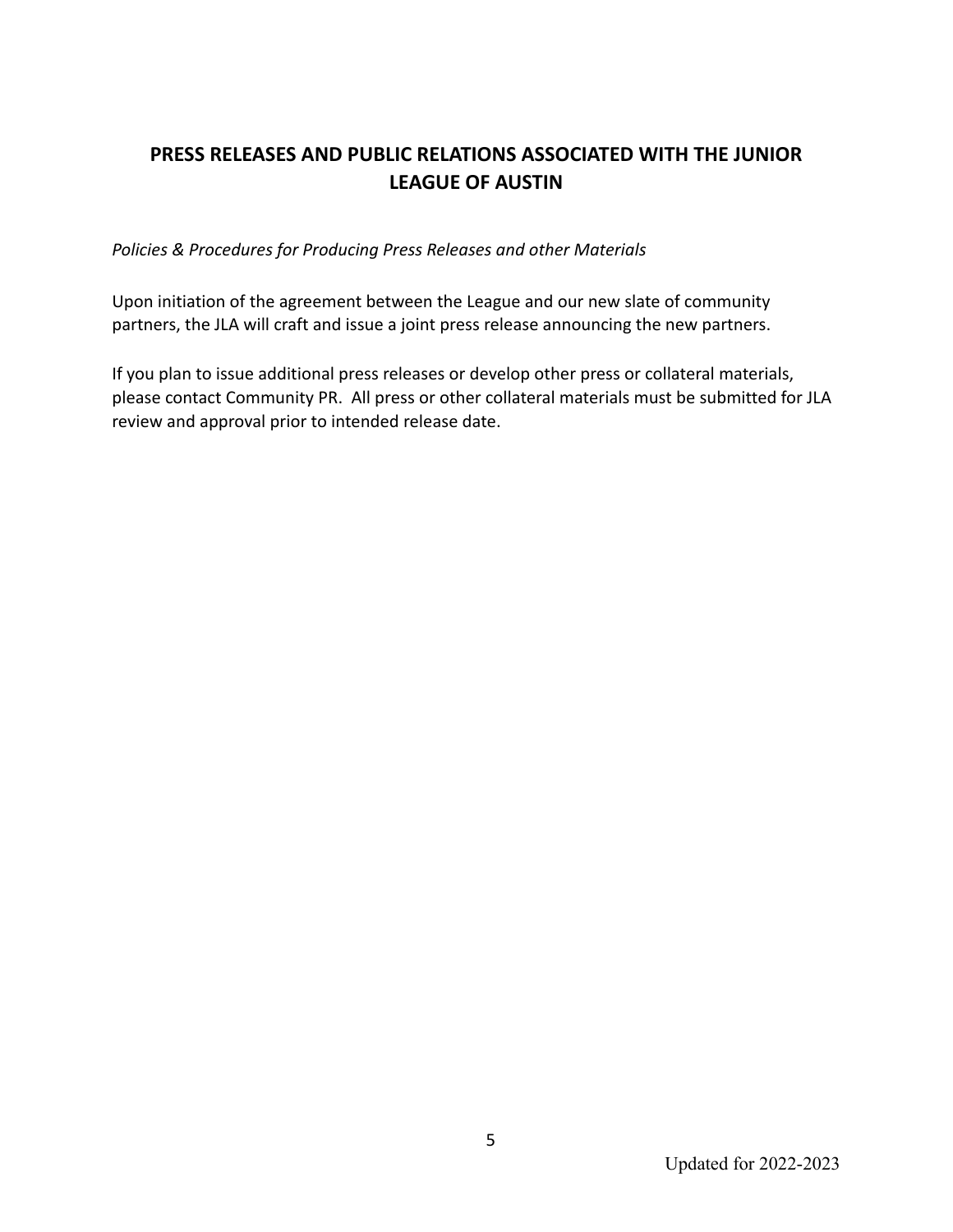## **PRODUCING MATERIALS WITH THE JUNIOR LEAGUE OF AUSTIN LOGO**

Policies & Procedures for Producing Materials & Using the JLA Logo

It is strongly requested that community partners recognize the Junior League in publicity related to the partnering program. Proper acknowledgement of the League includes both text and the JLA logo. The JLA logo will be provided at the time the contract is fully executed.

#### **Example of approved acknowledgement:**



Examples of recognition include organization's letterhead, website, newsletter, social media, and other promotional materials. Sample materials must be submitted to the Community Vice President prior to publication. When possible, the Junior League of Austin would like to cross-promote and provide further recognition to community partners when possible, through its own communication channels.

#### *Using the JLA Logo*

Throughout the project period, JLA grants all partners the use of the League name and logo in areas directly related to the project. Copies of the logo can be obtained by contacting the Community PR representative.

All materials produced with the League logo must be submitted for approval prior to printing, publication, or distribution.

**Prior to printing, distribution, publication, display or use, any and all promotional materials, publications, articles, pictures, and scripts of statements, oral or written, to be made by recipient or its employees, agents or spokespersons, must be submitted to the Community Vice President and Community PR representative for approval.**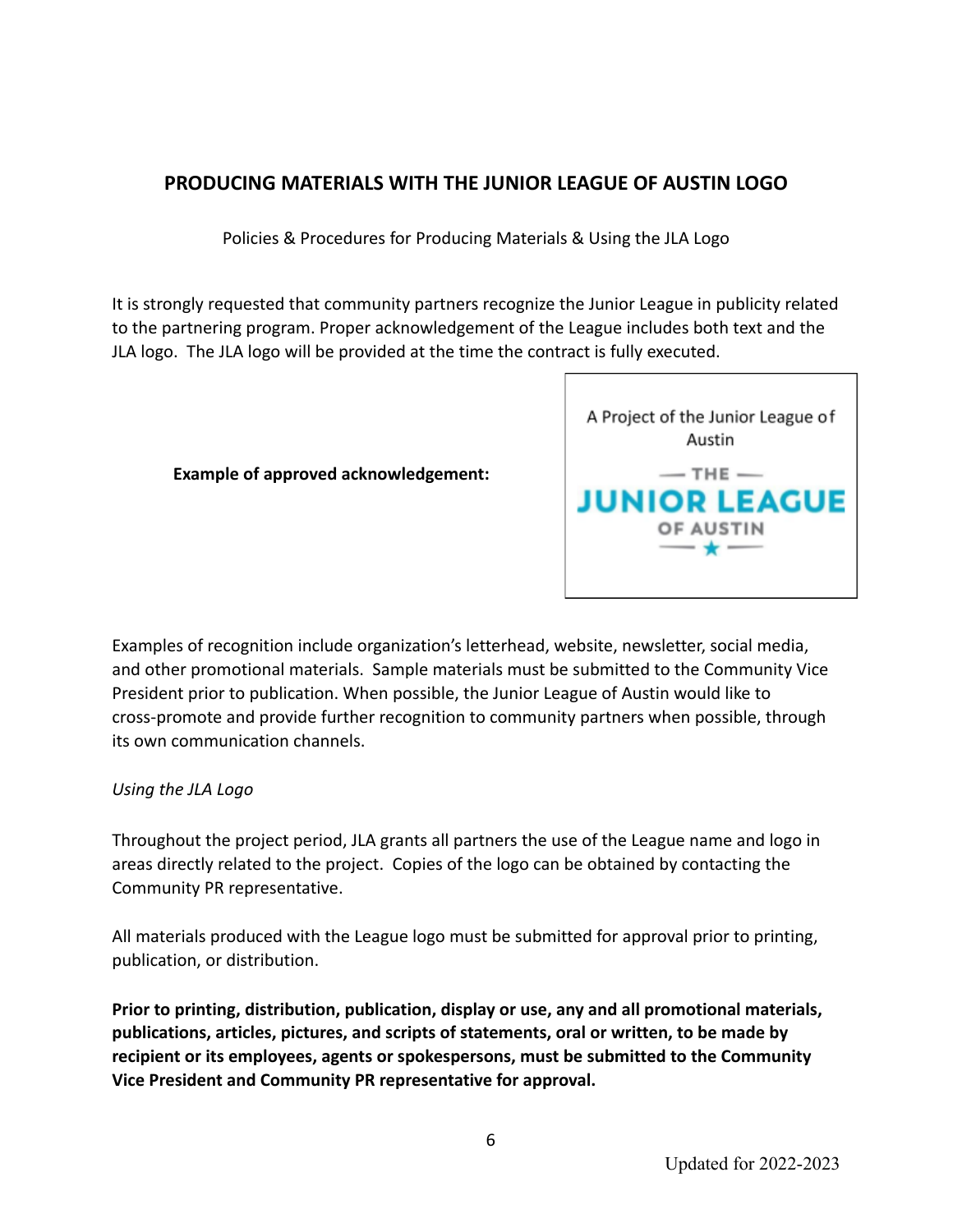Please contact the Community PR representative if you have any questions regarding the policies and procedures related to production of materials. At the termination of the partnership or if requested by the League, the partner must remove the logo and acknowledgement statement.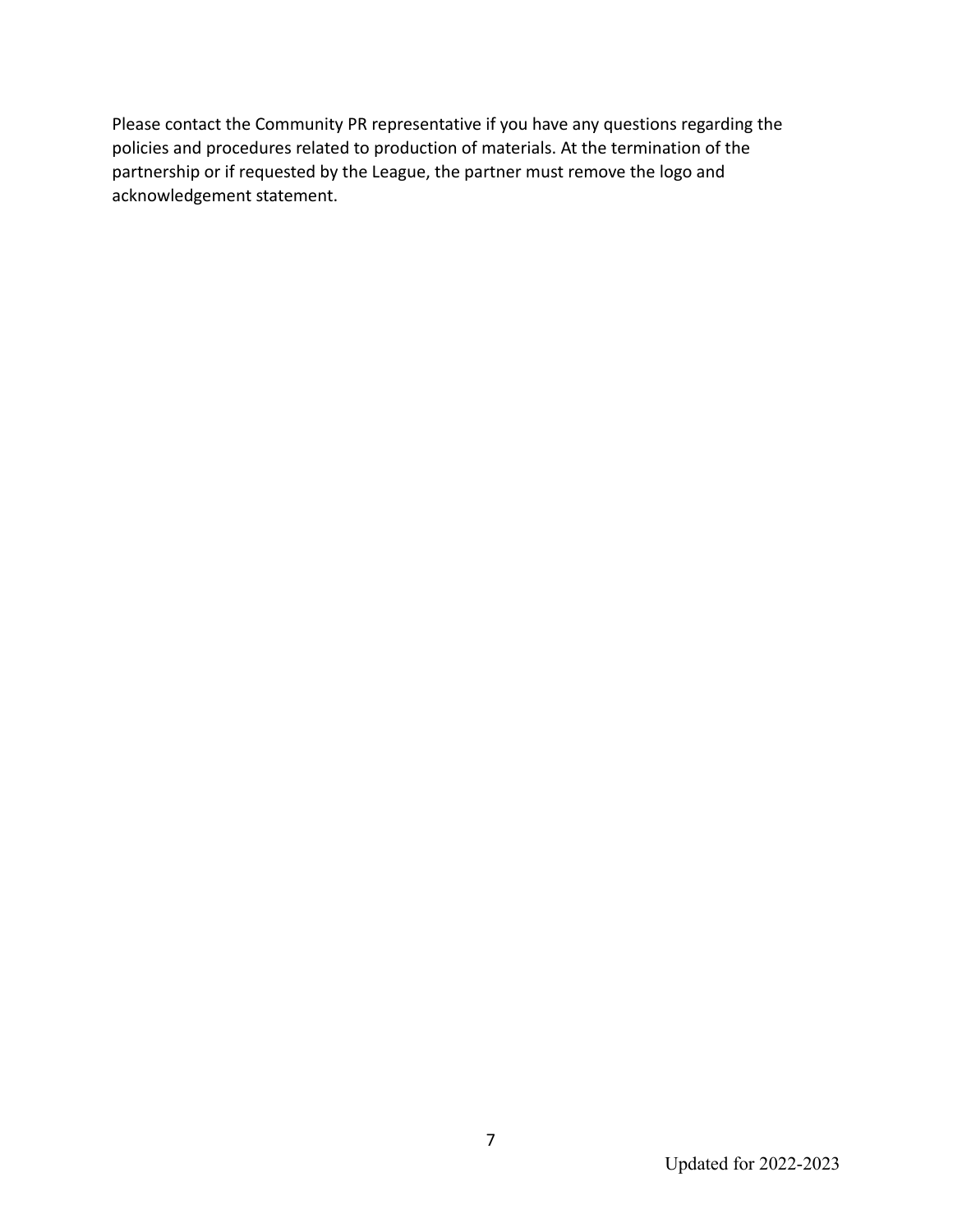#### **INSURANCE AND INDEMNIFICATION REQUIREMENT**

Throughout the duration of the partnership, Community partners are required to purchase and maintain a comprehensive general liability policy, issued by a Texas licensed insurance company, with limits of at least \$1,000,000 combined single limit per occurrence for death, bodily injury and/or damage to property. The policy must include the Junior League and its members, officers, directors, and employees as additional insured.

This policy should be purchased at the organization's expenses and a copy/evidence of the policy should be provided to the Community Vice President by June 30<sup>th</sup>.

Additional details regarding the insurance and indemnification requirements are stated within the JLA community partner contract.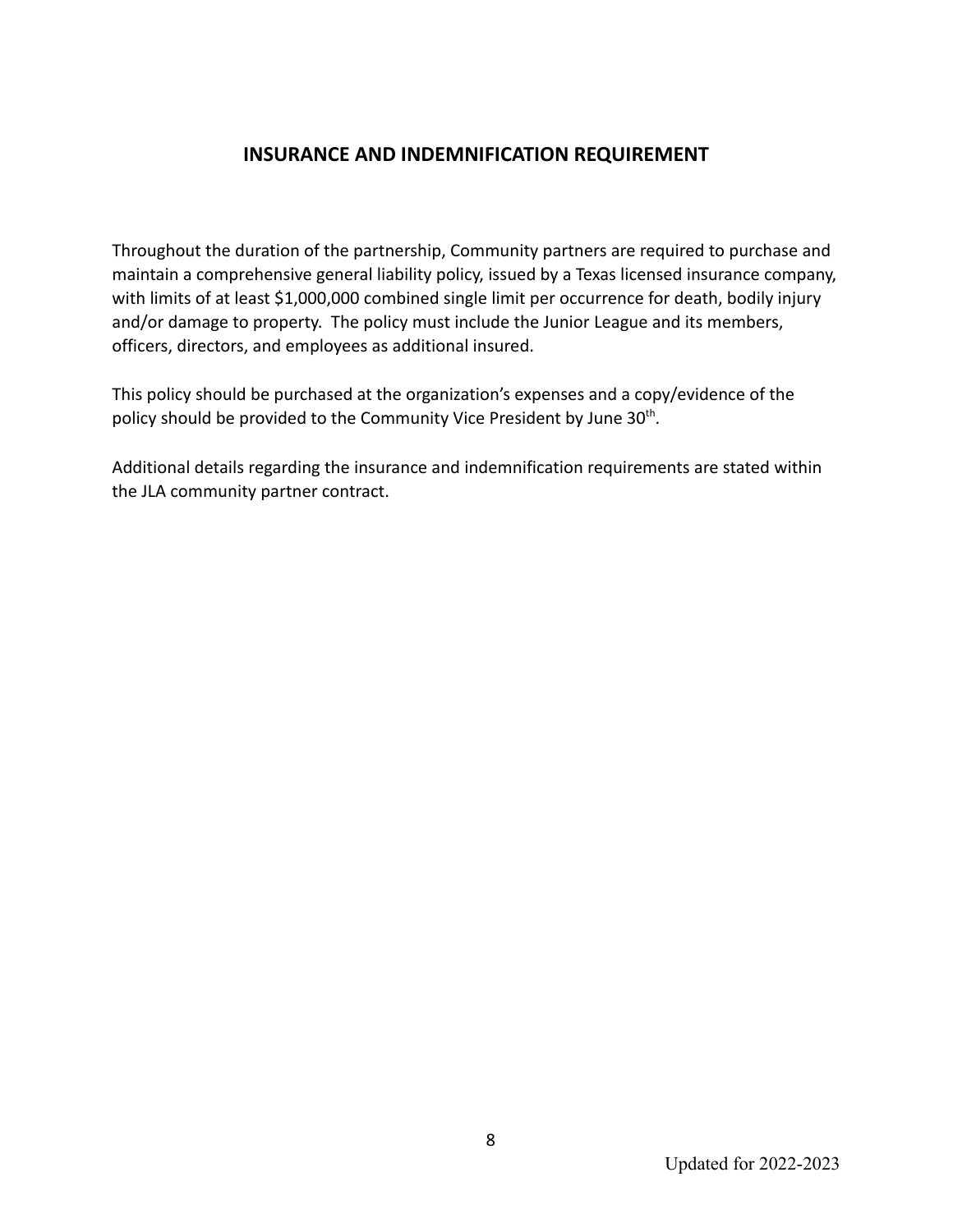### **BOARD ATTENDANCE POLICY**

The Junior League of Austin is committed to the training and development of our members, as such, the League places one member as a non-voting member within agency Board of Director meetings. Through this role, our members gain invaluable experience regarding Board governance and structure. Our goal is that League members will seek out future Board roles within the community.

Partnering agencies must supply the date, time, and location for all upcoming Board meetings to the League within the timeframe outlined in your contractual agreement.

#### GRANT DISTRIBUTION PROCESS

The grant amount awarded will be distributed upon full execution of the contract, receipt of proof of insurance and volunteer preparation form, and upon initial engagement of Junior League of Austin volunteers, on or following July 1, 2022, to be used solely for the program.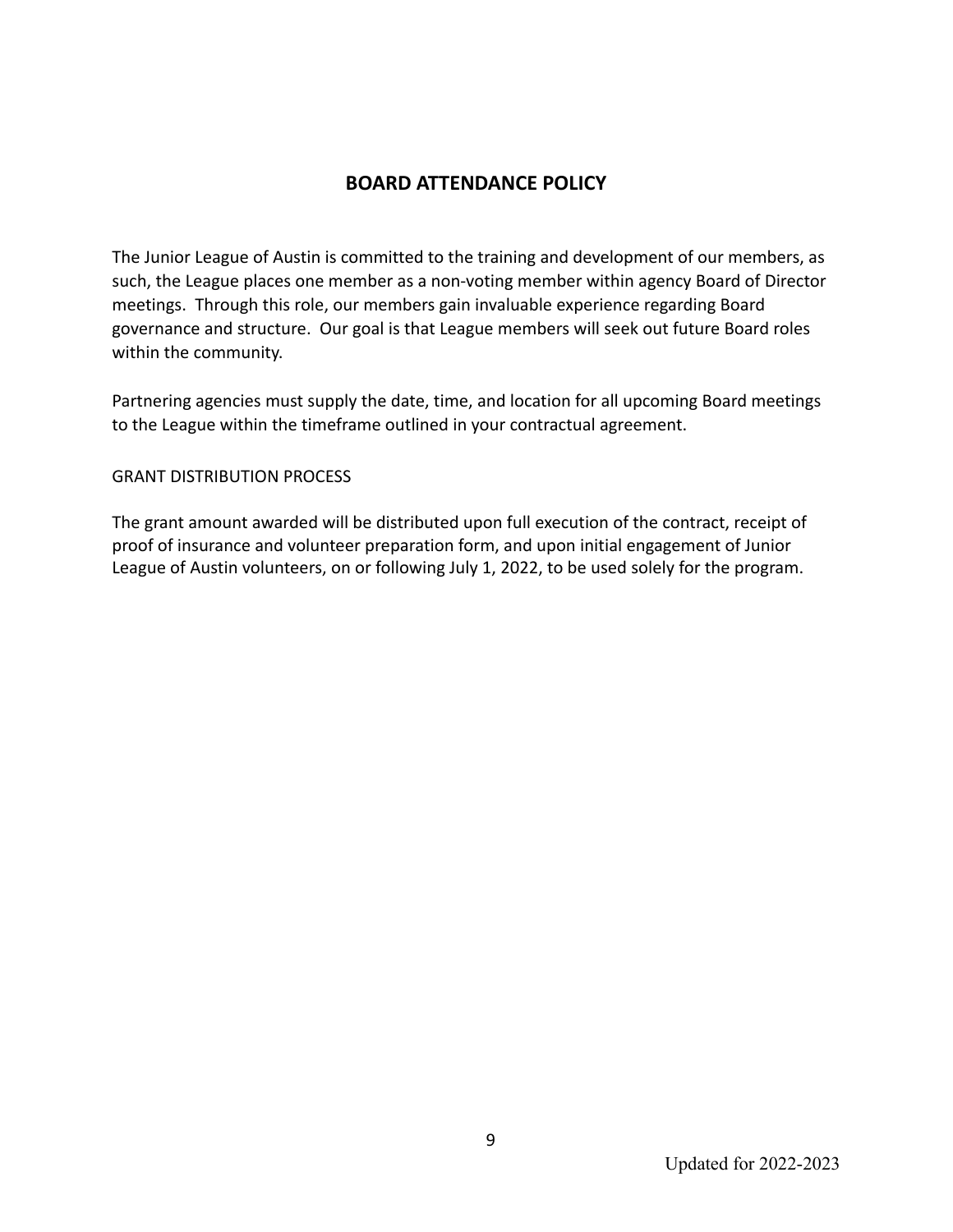## **REQUESTING CHANGES TO THE APPROVED PROPOSAL**

#### **Overview**

As the project begins to unfold, the League understands the likelihood of changes occurring to the original, approved proposal. To ensure that the proper individuals are aware of these changes, please follow the guidelines as they apply to your need(s).

\_\_\_\_\_\_\_\_\_\_\_\_\_\_\_\_\_\_\_\_\_\_\_\_\_\_\_\_\_\_\_\_\_\_\_\_\_\_\_\_\_\_\_\_\_\_\_\_\_\_\_\_\_\_\_

Procedures for the following change requests are included:

- Volunteer project change
- Personnel and contact information change

As programmatic changes are identified, we encourage you to be in active contact to the appropriate League representative. If you have any questions, please do not hesitate to contact the JLA Community Vice President to verify how you should proceed with your request. We want to hear from you if the project is succeeding or if you find yourself facing unusual challenges at any time during your agreement. Please alert us about such concerns as soon as they become apparent to you, rather than waiting for the interim or final reports.

All request forms should be submitted to the contact listed on the relevant form. All requests will be reviewed internally, and you will receive a written response via email. Should the League have any questions or concerns about the request, we will contact you for further clarification.

All forms are included in the appendix. Electronic versions of the forms are also available.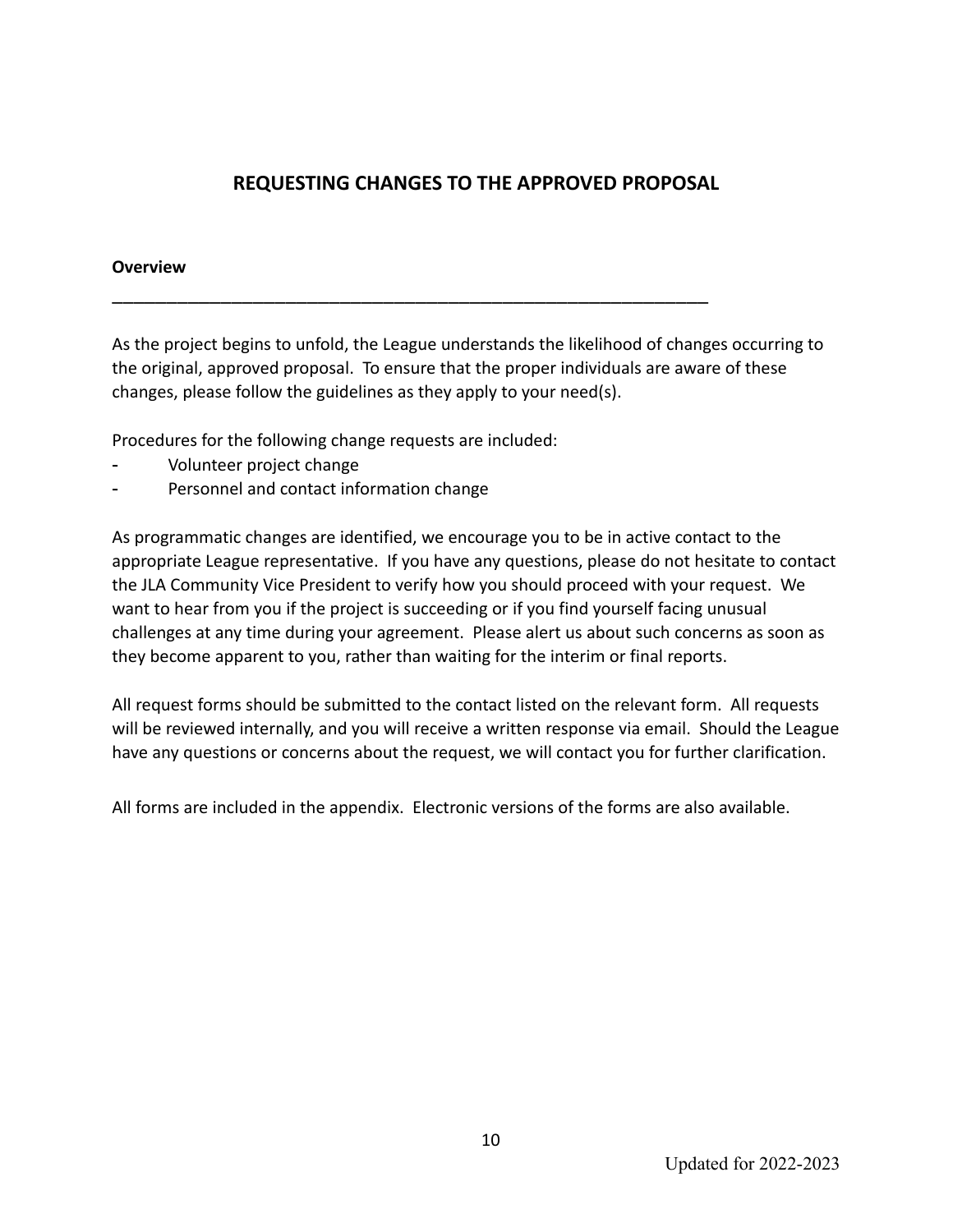## *Policies & Procedures for Requesting a Programmatic Change*

If you are contemplating any changes in the volunteer project, please notify the League promptly of these changes.

**\_\_\_\_\_\_\_\_\_\_\_\_\_\_\_\_\_\_\_\_\_\_\_\_\_\_\_\_\_\_\_\_\_\_\_\_\_\_\_\_\_\_\_\_\_\_\_\_\_\_\_\_\_\_\_\_\_\_\_\_\_\_\_**

These changes include:

Project activities

Any other element of the League-supported project that might potentially change the nature and the scope of the project

When submitting a request for a programmatic change, please provide the following items:

1. Proposal Change Request Form

2. Explanation for the change and the reasons why the programmatic change was necessary

**Requests for programmatic changes must receive prior written approval by the League and should be submitted to the Community Vice President.**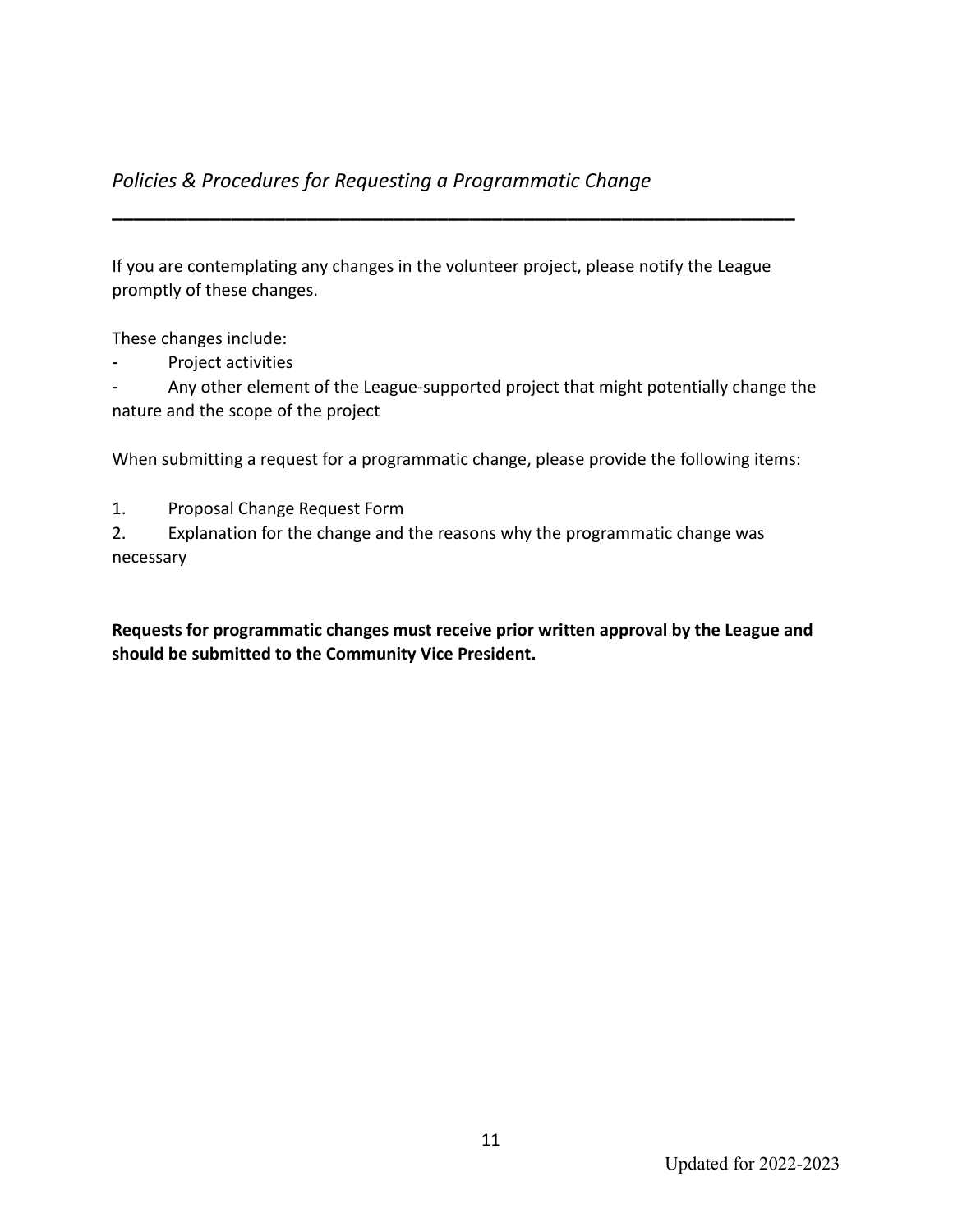## *Policies & Procedures for Submitting a Change in Personnel & Contact Information* **\_\_\_\_\_\_\_\_\_\_\_\_\_\_\_\_\_\_\_\_\_\_\_\_\_\_\_\_\_\_\_\_\_\_\_\_\_\_\_\_\_\_\_\_\_\_\_\_\_\_\_\_\_\_\_\_\_\_\_\_\_\_\_\_\_\_\_**

Please notify the League immediately if there is a project personnel change and/or if the contact information for any staff member changes. This ensures communication between the League and your organization is not interrupted.

Please notify us if there is a change in the following items:

- Mailing address
- Phone/fax number(s)
- Email address(es)
- Project staff position(s)

When submitting a change in personnel or contact information, please include the following items:

- 1. Personnel Change Request Form
- 2. Explanation of the change in personnel or contact information
- 3. Updated personnel or contact information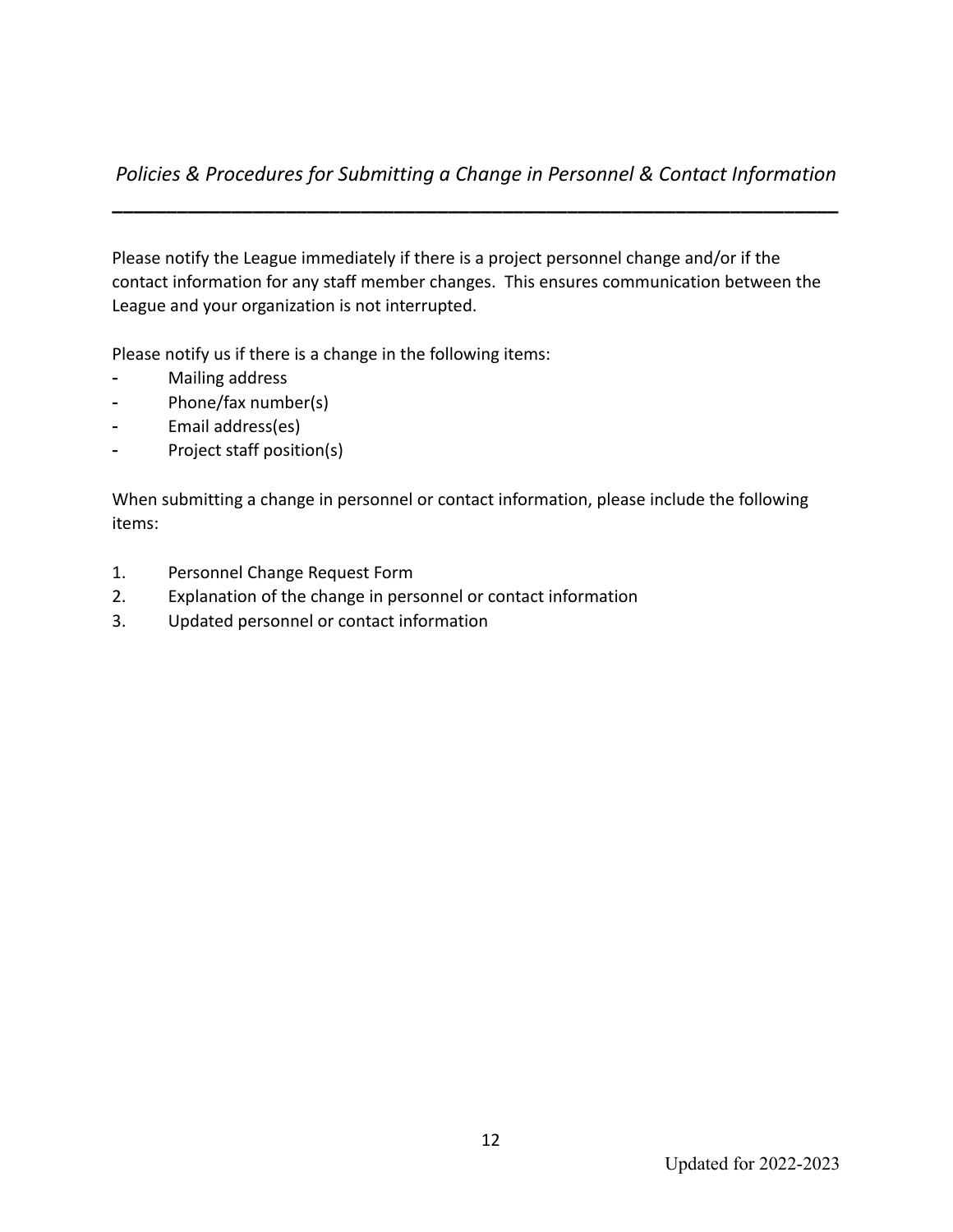## **MID-YEAR REPORTS**

*Policies & Procedures for Submitting the Mid-Year Report*

**\_\_\_\_\_\_\_\_\_\_\_\_\_\_\_\_\_\_\_\_\_\_\_\_\_\_\_\_\_\_\_\_\_\_\_\_\_\_\_\_\_\_\_\_\_\_\_\_\_\_\_\_\_\_\_\_\_\_\_\_\_\_\_\_\_\_\_**

All partners are required to submit a mid-year report by December  $1<sup>st</sup>$  of each year. This report is intended to assess the current status of your project, report on budget expenditures to date, and identify how the League can better support the long-term success of the partnership.

Thirty days prior to the due date, the Community Vice President will send an email reminder that includes a link to complete the mid-year report form.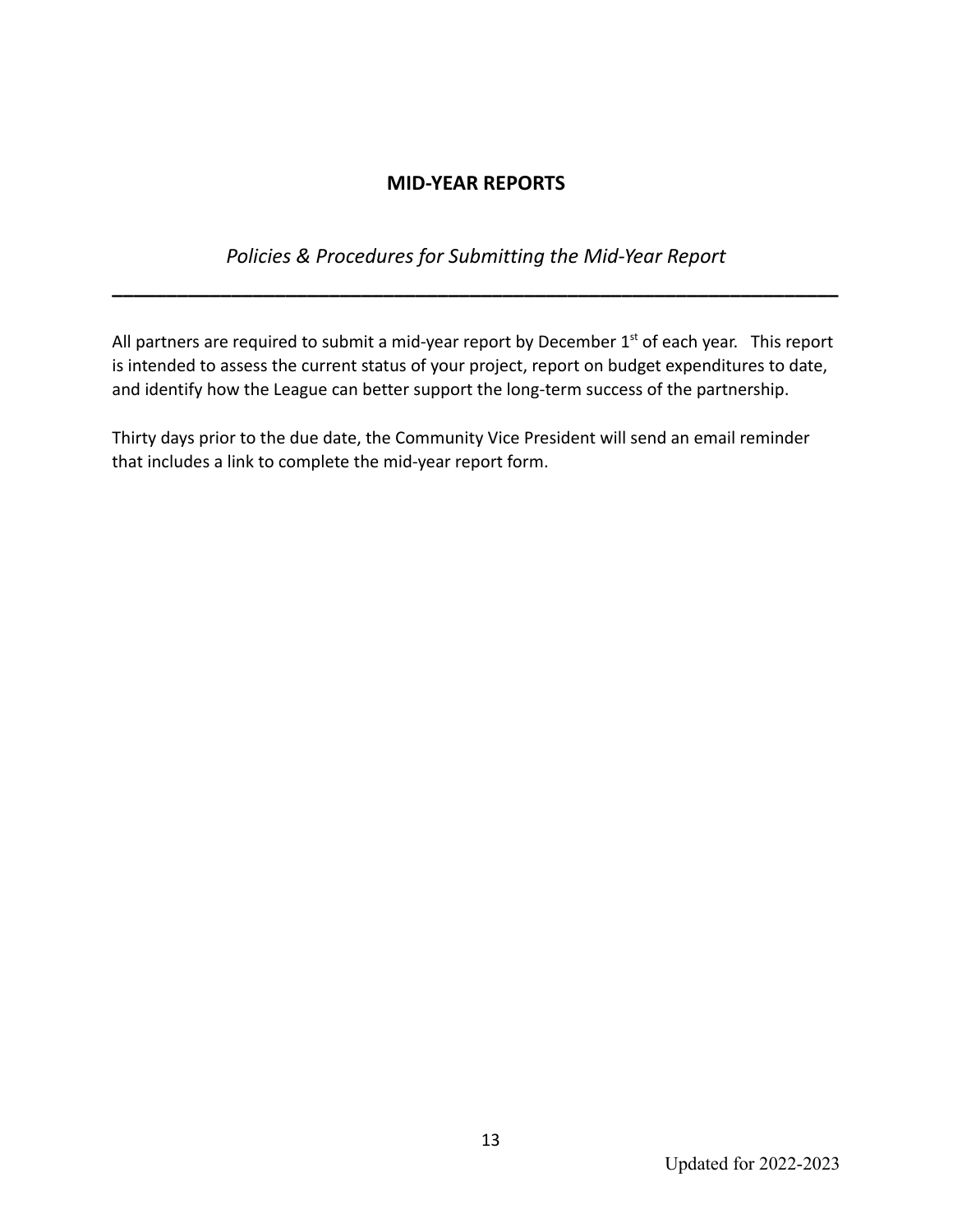## **FINAL REPORTS**

## *Policies & Procedures for Submitting the Final Report*

**\_\_\_\_\_\_\_\_\_\_\_\_\_\_\_\_\_\_\_\_\_\_\_\_\_\_\_\_\_\_\_\_\_\_\_\_\_\_\_\_\_\_\_\_\_\_\_\_\_\_\_\_\_\_\_\_\_\_\_\_\_\_\_\_\_\_\_**

The final report includes all the activities and accomplishments for the entire project period and financial reports for the project. Final reports are due on May 15th.

Thirty days prior to the due date, the Community Vice President will send an email reminder that includes a link to complete the year-end report form.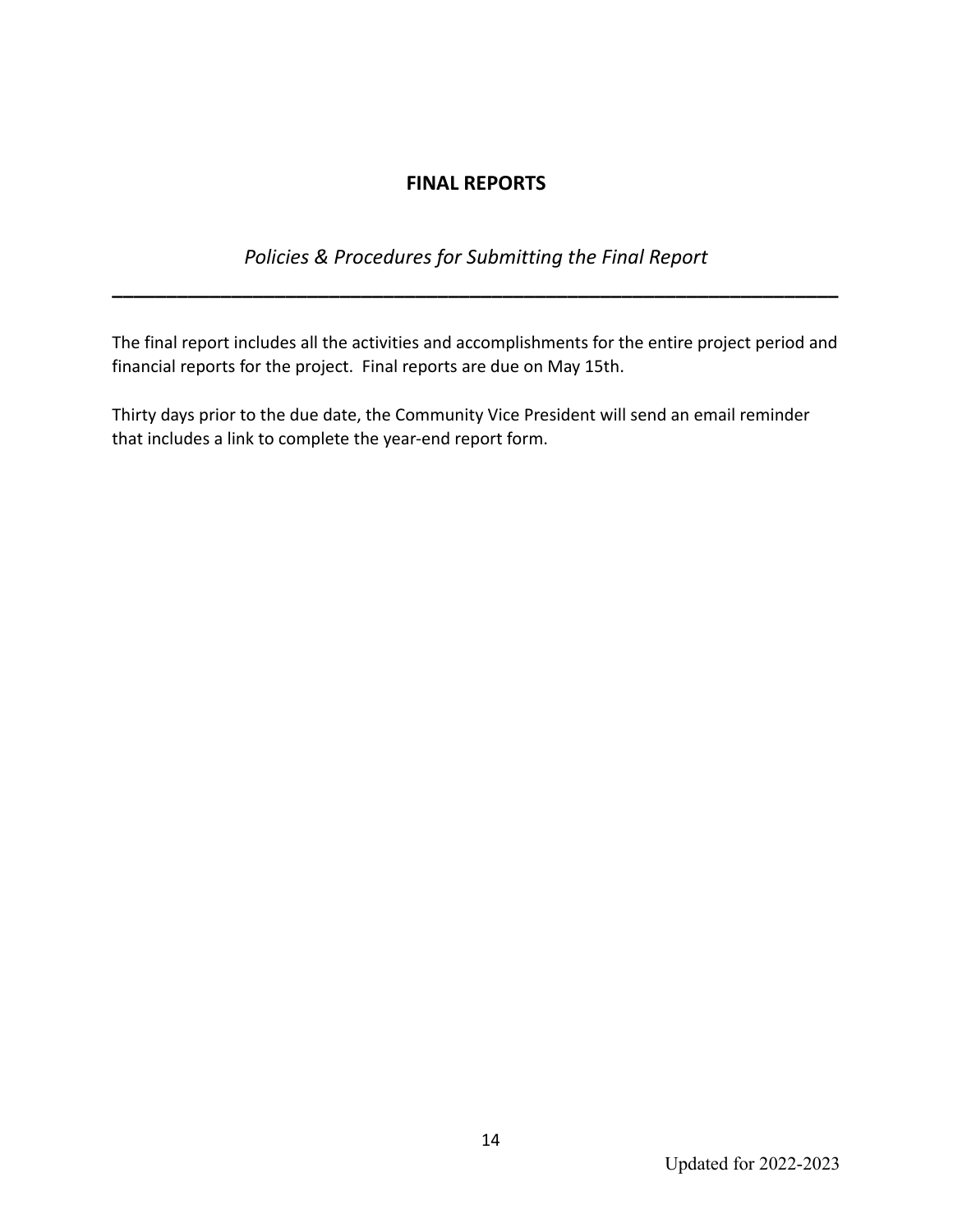# **APPENDICES**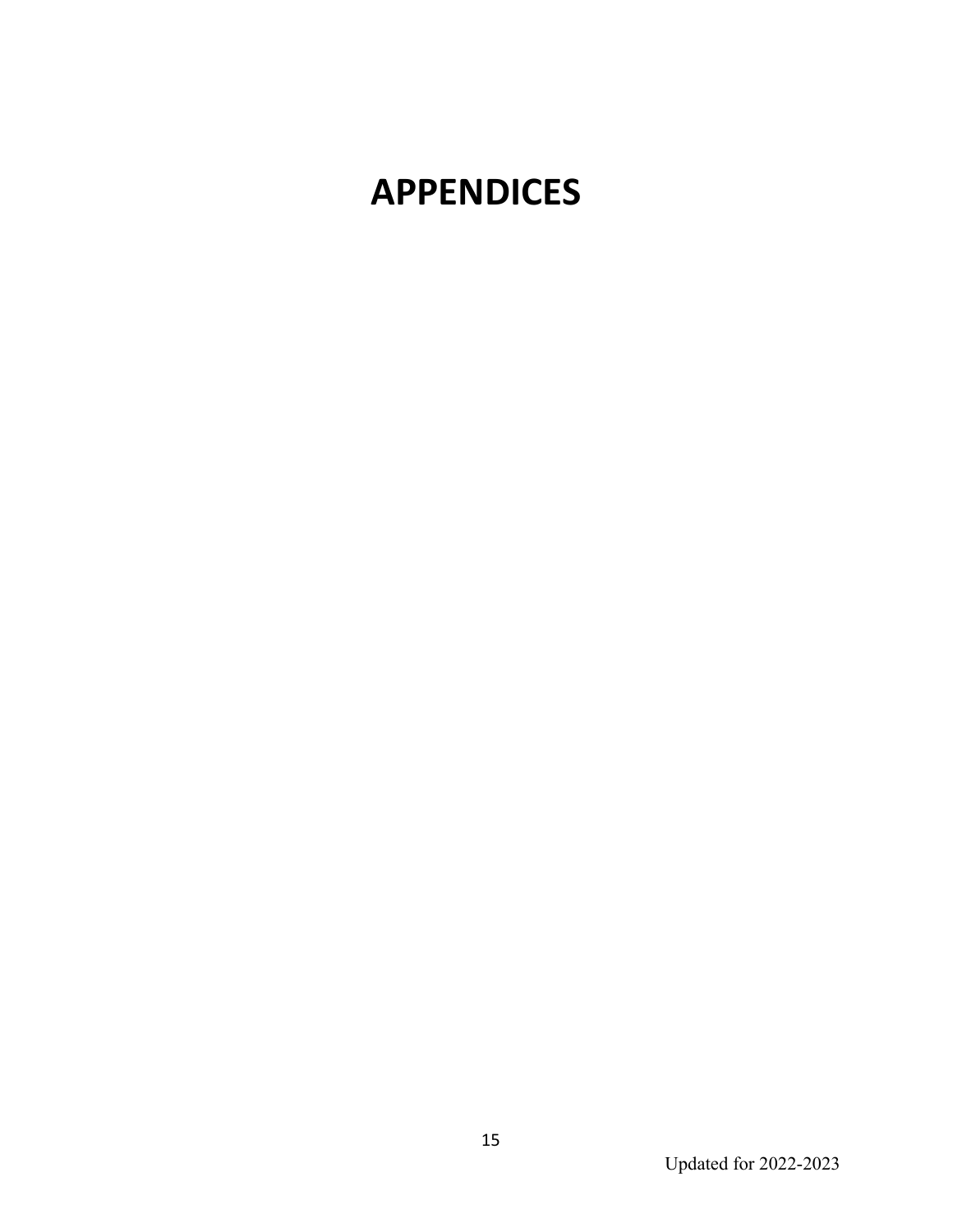

## Community Project Request for Proposal Change

| Date Submitted:           |  |
|---------------------------|--|
| <b>Organization Name:</b> |  |
| <b>Primary Contact:</b>   |  |
| Address:                  |  |
| Phone Number:             |  |
| <b>Email Address:</b>     |  |

Please check type of change(s) requested:

\_\_\_\_\_\_\_\_ **Personnel Change** *(Please attach explanation and updated contact info. Submit to JLA Community Vice President at communityvp@jlaustin.org.)*

\_\_\_\_\_\_\_\_ **Programmatic Change** *(Please attach a description of the programmatic change,* impact on JLA project and plans for volunteer adjustment and changes. Submit to JLA Community Vice President at *communityvp@jlaustin.org.)*

P**lease complete this form, along with supplemental documentation, to the appropriate JLA contact.**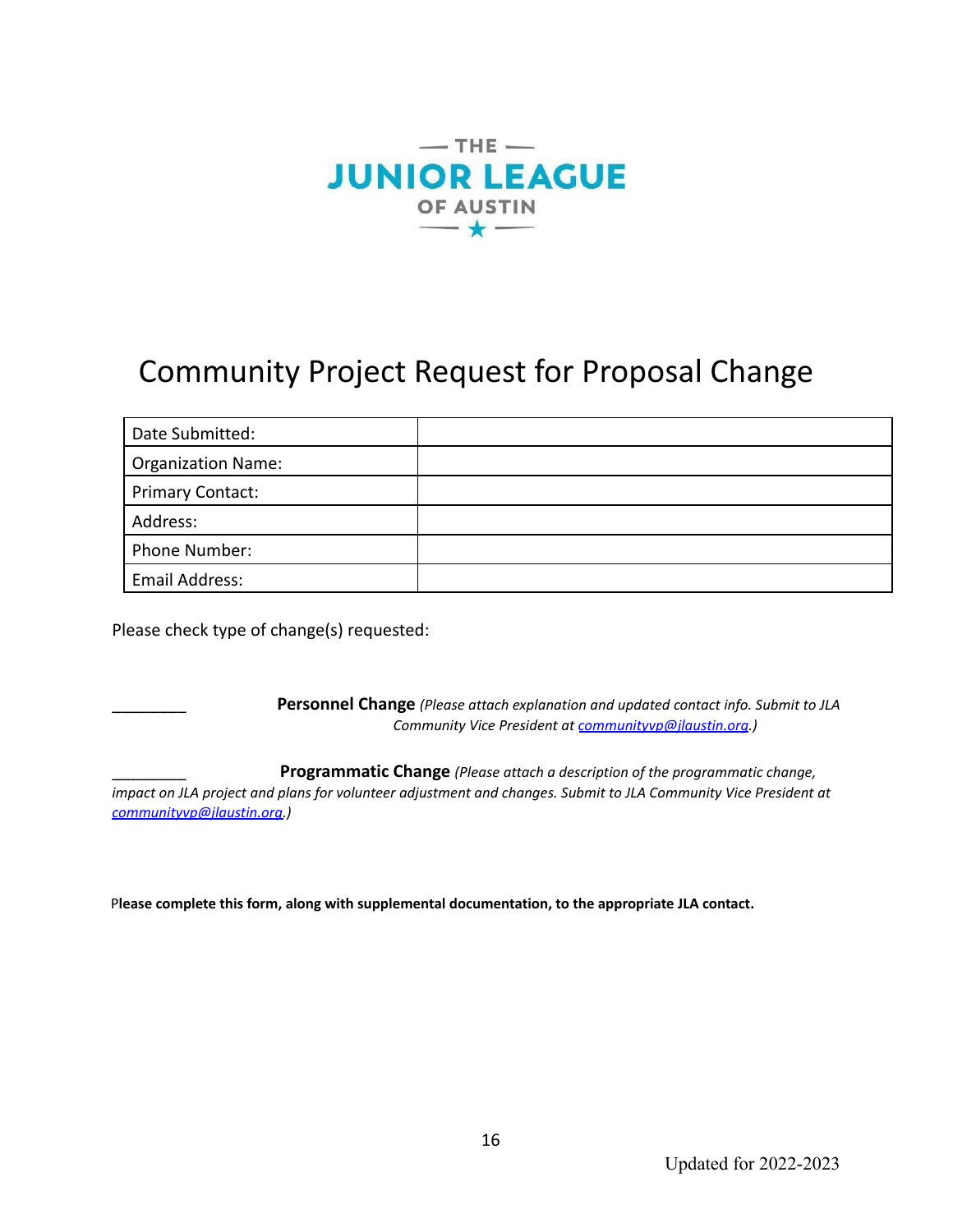#### The Junior League of Austin

#### Budget Change Request Worksheet & Narrative

|                       | Form |
|-----------------------|------|
| Name of Organization: |      |
| Total Amount Awarded: |      |

| <b>Budget Expense Item</b> | Approved Program<br>Budget* | Revision<br>Request** | Proposed Budget | Expenses<br>Incurred To Date |
|----------------------------|-----------------------------|-----------------------|-----------------|------------------------------|
| Item #1                    |                             |                       | \$              |                              |
| Item #2                    |                             |                       |                 |                              |
| Item #3                    |                             |                       |                 |                              |
| Item #4                    |                             |                       |                 |                              |
| Item #5                    |                             |                       |                 |                              |
| Item #6                    |                             |                       |                 |                              |
| Item #7                    |                             |                       |                 |                              |
| Item #8                    |                             |                       |                 |                              |
| Item #9                    |                             |                       |                 |                              |
| Item #10                   |                             |                       |                 |                              |
| <b>Total</b>               |                             |                       |                 |                              |

\* This should be the program budget included in the approved grant proposal.

\*\*This amount will include the change amount requested. The approved program budget will equal the proposed budget in Column D.

**Electronic versions of this form are available online at [www.jlaustin.org.](http://www.jlaustin.org/) Once completed, please submit this form to the JLA Community Treasurer at communitytreasurer@jlaustin.org.**